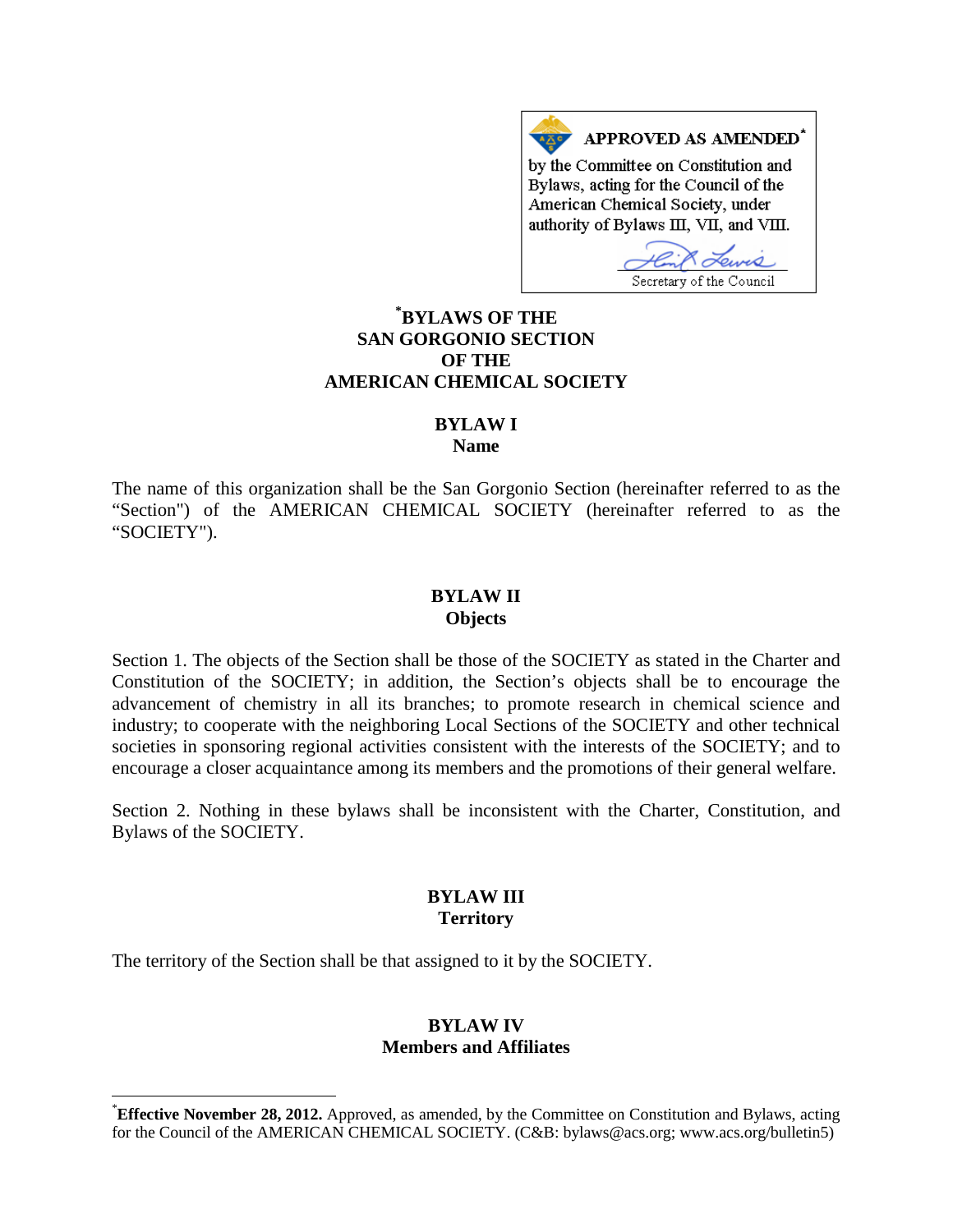Section 1. The rolls of the Section shall include those members, STUDENT MEMBERS, and Society Affiliates of the SOCIETY residing within the territory of the Section, provided that exceptions to this rule shall be made in conformity with the Constitution and Bylaws of the SOCIETY.

Section 2. Members shall have such rights and privileges as are accorded them by the Constitution and Bylaws of the SOCIETY.

Members**,** STUDENT MEMBERS, and Society Affiliates shall receive all notices of the Section. Members may vote on all matters relating to the conduct of the Section in accordance with these bylaws.

Section 3. Local Section Affiliates shall be persons interested in chemistry but not qualified for membership in the SOCIETY, who reside within the territory of the Section, who have been nominated in writing by two members, and whose applications have been approved by the Executive Board of the Section. Local Section Affiliates and Society Affiliates shall be entitled to all the privileges of members save that of voting for or holding an elective position of the Section, voting on Articles of Incorporation and bylaws of the Section, or serving as a member of the Executive Board of the Section. They are not members of the SOCIETY.

### **BYLAW V Organization**

Section 1. The officers of the Section shall be MEMBERS of the Section and the SOCIETY and shall consist of the Chair, Chair-Elect, Immediate Past Chair, Secretary, and Treasurer as provided in the Constitution and Bylaws of the SOCIETY. Officers shall be elected by the members of the Section.

Section 2. Councilor(s), Alternate Councilor(s), and Temporary Substitute Councilor(s) shall be chosen from the MEMBERS of the Section. Councilor(s) and Alternate Councilor(s) shall be elected by the members of the Section.

Section 3. The Executive Board shall consist of the officers, Councilor(s), and Alternate Councilor(s) of the Section.

# **BYLAW VI Manner of Election and Terms of Office**

Section 1. The Chair, Chair-Elect, and Immediate Past Chair of the Section shall serve for a term of one year ending on December 31 or until their successors qualify. The Chair-Elect shall succeed to the office of Chair at the expiration of the Chair's term of office. Under certain circumstances the Chair may serve a second consecutive term. One circumstance is the inability to find a person to serve as Chair-Elect to succeed the incumbent Chair. The Executive Board will then meet to decide a course of action that will be submitted to the Section members for vote as described elsewhere in these bylaws.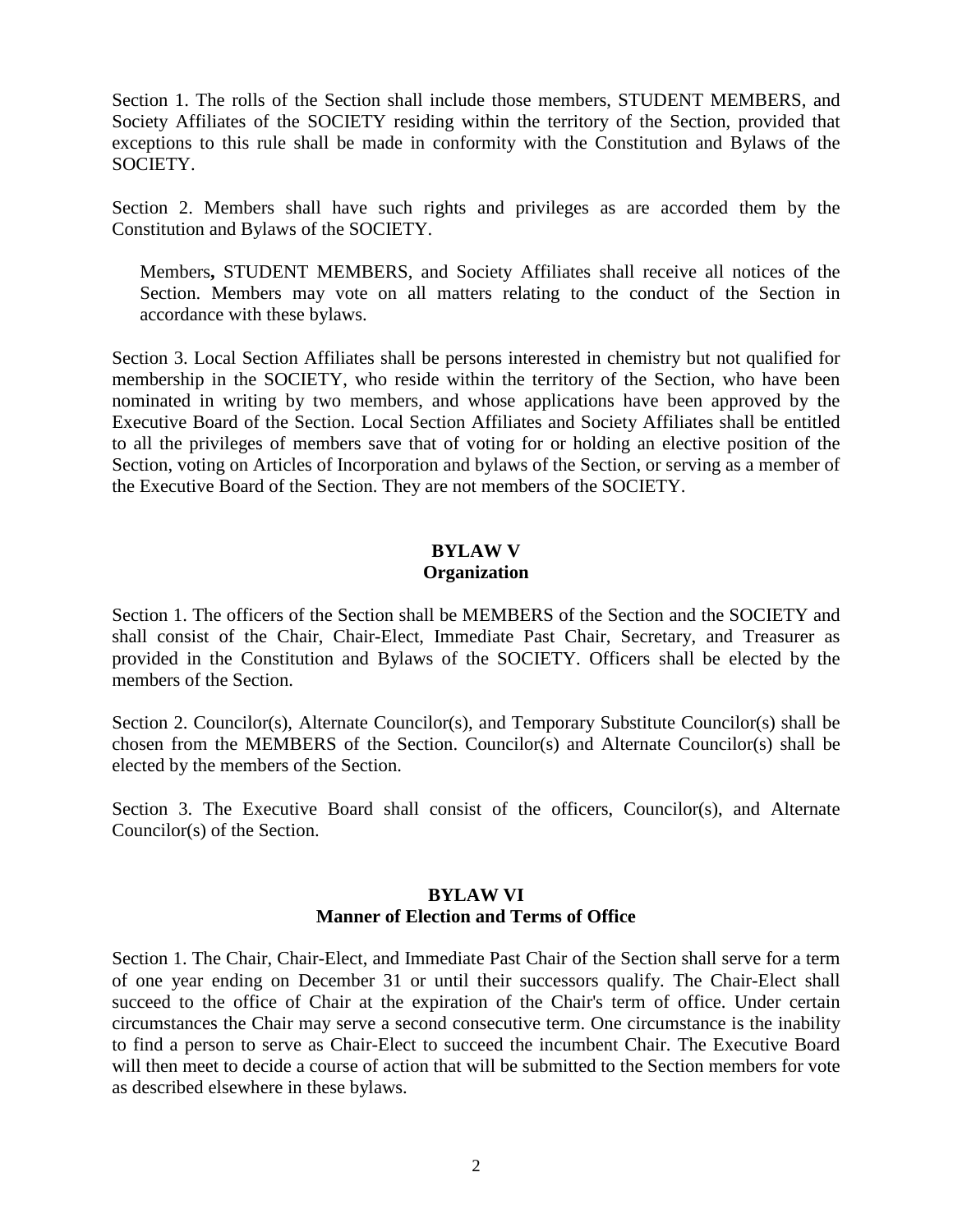Section 2. The Secretary and Treasurer of the Section shall serve for a term of two years ending on December 31 or until their successors qualify. They shall be elected in alternate years, the Secretary being elected in odd numbered years and the Treasurer being elected in even numbered years. The Secretary and the Treasurer of the Section may succeed themselves for two consecutive terms only. This does not preclude them from holding office again at a future date. In the event of the inability of the Secretary or Treasurer to complete the term of office, the Executive Board shall make an interim appointment for the balance of the term. The offices of Secretary and Treasurer may be combined when there are not enough persons available to fill both positions. When enough persons are available and willing, the offices may again be separated. Combining and separating of the two offices must be approved by the Executive Board.

Section 3. Except as may be required by this bylaw, Councilor(s) and Alternate Councilor(s) shall be elected by ballot for a term of three years beginning on January 1. There is no limitation on the number of terms the Councilor(s) and Alternate Councilor(s) may serve. The Section's Secretary shall certify the elected Councilor(s) and Alternate Councilor(s) to the Executive Director of the SOCIETY by December 1 of the year in which they are elected.

Section 4. When the Section is entitled to more than one Councilor and Alternate Councilor, the additional ones shall be elected in such a manner as to produce rotation.

Section 5. In the event of the absence of the Chair, the Chair- Elect shall assume the added duties of the Chair. In the event of the inability of the Chair to complete the term of office, the Chair-Elect shall succeed to the post. All other vacancies shall be filled by the Executive Board by interim appointment for the unexpired term. In the event of a vacancy among the Councilor(s), the Alternate Councilor(s) whose term coincides shall become Councilor for the remainder of the term. At the next regular election, a new Alternate Councilor(s) shall be elected to serve the remaining unexpired term. In the event of a vacancy among the Alternate Councilor(s), the Executive Board shall fill the vacancy by interim appointment until the next election.

Section 6. The Nominations and Elections Committee shall be a standing committee of three or more members of the Section. At the Executive Board meeting in September, preceding the September Section meeting, this Committee shall nominate two or more members for each office to be filled. If the Committee finds it difficult to secure nominees, it shall be permissible for the Committee to submit only one nominee for that office. The names of the nominees, together with a biography of each, shall be presented to the Section at its regular September meeting.

These nominations, together with any others offered from the floor by members at the September meeting, shall then be sent within twenty days to all members in the form of a ballot. To be valid, all floor nominations shall be seconded and carry the approval of the nominees at the time they are made. The voted ballots, to be valid, must be returned to the Secretary before 5:00 p.m. November 1. The Secretary shall transmit the ballots to the Nominations and Elections Committee prior to the meeting. The Committee shall count the ballots and report the results at the November meeting. The candidate receiving a plurality of the votes cast for an office shall be declared elected.

Section 7. In the event of a tie vote for any elected officer or Councilor(s) or Alternate Councilor(s) of the Section, the tie will be broken by a vote of the members attending the November meeting.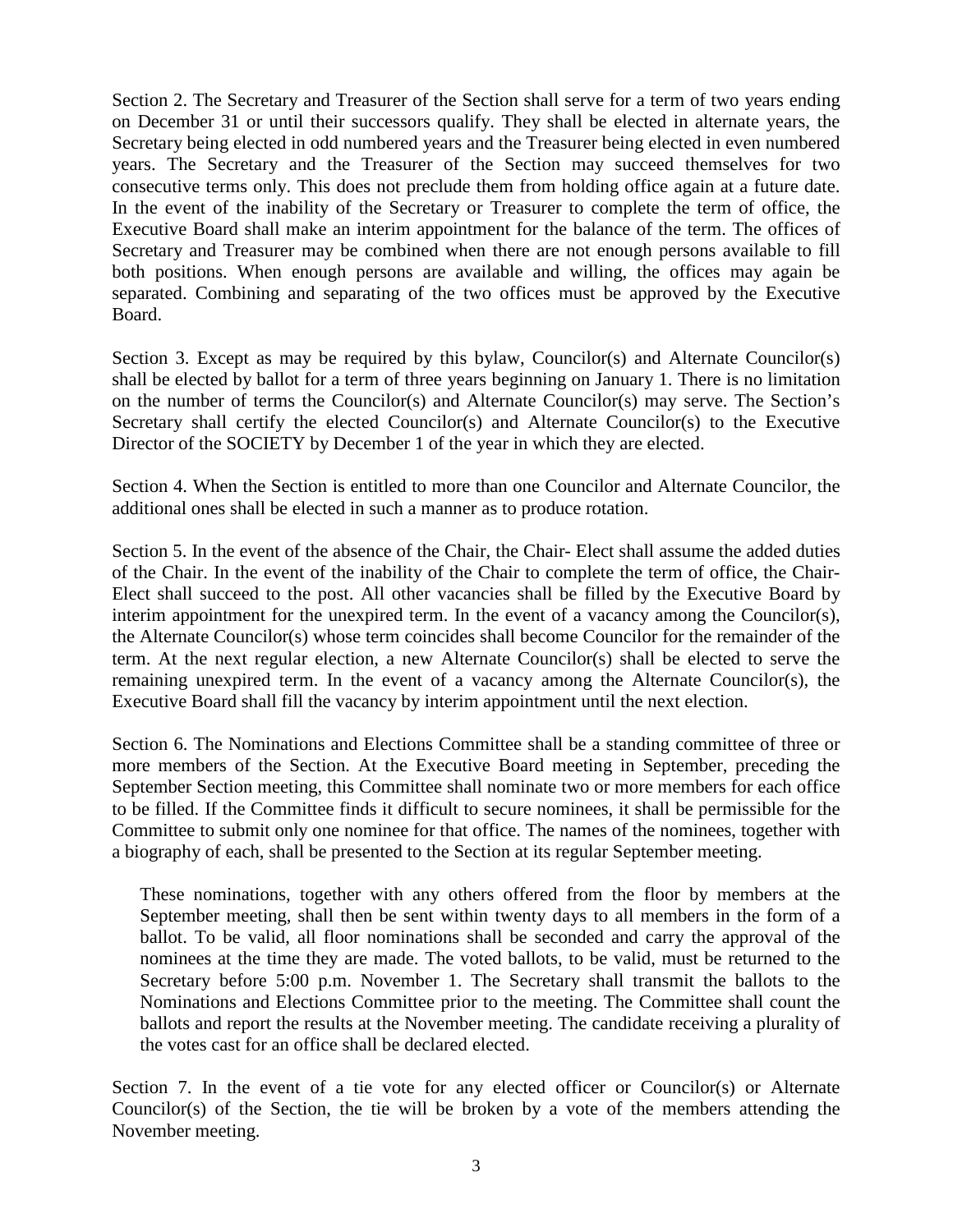# **BYLAW VII Recall of Elected Officers**

Section 1. The elected officers of the Section are subject to recall for neglect of duties or conduct injurious to the SOCIETY. Recall procedures are not applicable to Councilors and Alternate Councilors.

Section 2. The recall of an officer shall be initiated when a signed petition, indicating in writing the specific charges and reasonable substantiating evidence, is submitted to the Chair from at least five voting members of the Section. In the event that the Chair is the officer in question, the Chair-Elect shall receive the petition and shall assume the duties of the office of the Chair with respect to this issue until this issue is resolved.

Section 3. The Chair shall determine that the petitioners are aware of the gravity of the actions and the procedures that will be followed. The Chair shall seek an alternate resolution to the problem and withdrawal of the petition. If the issue is not resolved, the Chair shall present the petition as new business at the next Executive Board meeting.

- a. The Executive Board shall promptly continue the recall process, dismiss the petition, or find an alternate solution. The Executive Board shall inform the petitioners and the officer of the decision.
- b. If the proceedings continue, the duties of the officer shall be assigned to another qualified member of the Section until the issue is resolved.
- c. If the proceedings continue, the officer shall have the opportunity to answer the allegations in the petition before the Executive Board. Reasonable effort shall be made to contact the officer, including a certified letter with return receipt to the last known address on the official SOCIETY membership roll. Upon notification, the officer shall have thirty days to respond in writing to the allegations. The Executive Board shall review the response and determine whether the proceedings shall continue. The Executive Board shall inform the petitioners of the decision. If the officer cannot be contacted, the remaining Executive Board members may remove the officer by a two-thirds  $(2/3)$  vote.
- d. If the proceedings continue, the officer may choose to resign, request a recall vote, request a hearing and recall vote of the remaining members of the Executive Board, or not respond and forfeit the office.
	- (1) If a recall election is requested, the Executive Board and the officer shall prepare statements to be given to the members prior to the vote. The vote will be consistent with the Section's bylaws governing the manner of election and term of office.
	- (2) If a recall vote of the Executive Board is requested, a two–thirds  $(2/3)$  vote of the remaining Board members is required for removal.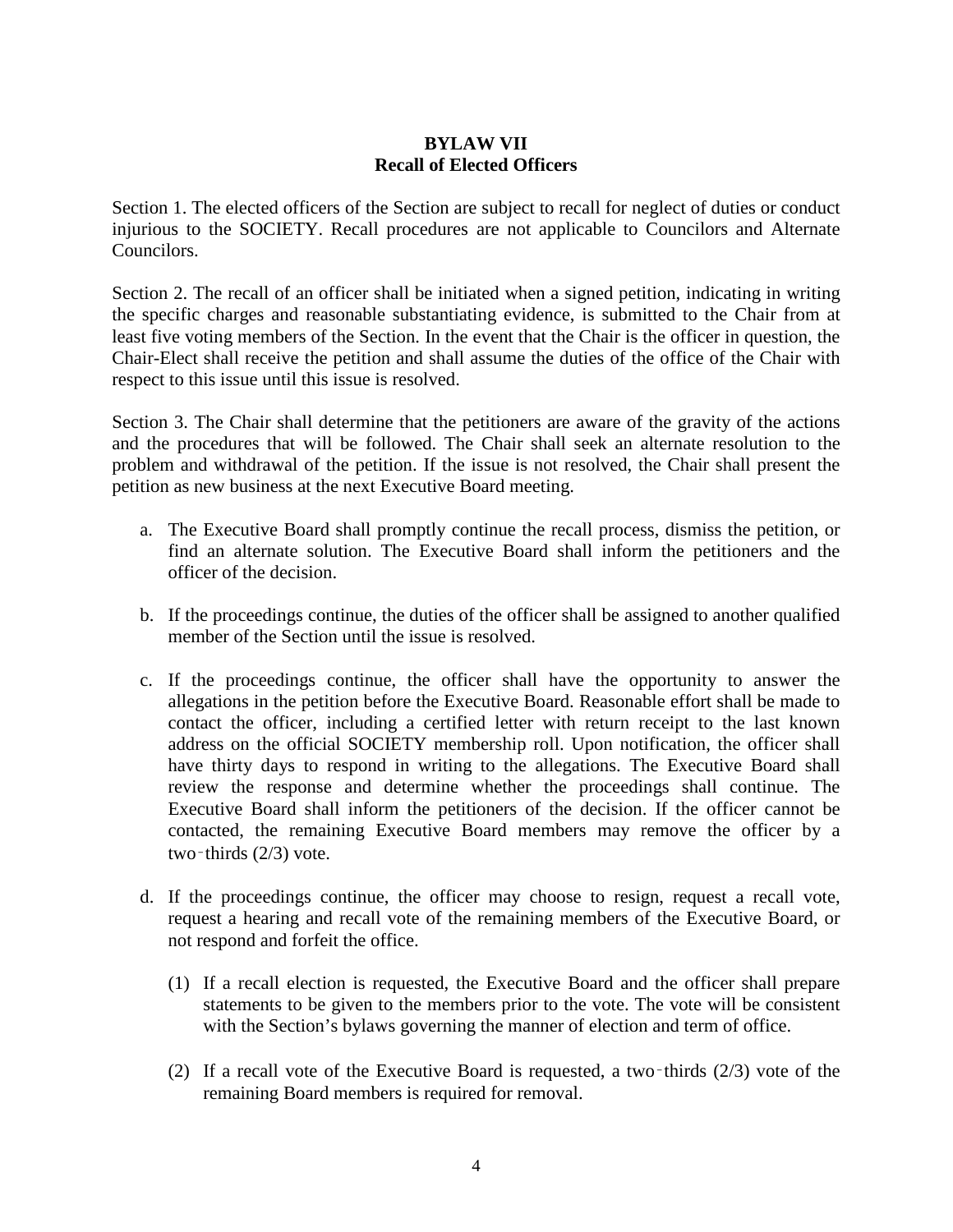Section 4. Any vacancy caused by a recall will be filled following the Section bylaw governing the manner of election and term of office. The membership of the Section and the Executive Director of the SOCIETY shall be informed of the results of the recall process and, if applicable, the replacement of the officer.

### **BYLAW VIII Duties of Officials and Executive Board**

Section 1. The duties of the officers shall be those customarily performed by such officers, together with those responsibilities prescribed by the Constitution and Bylaws of the SOCIETY, by these bylaws, and such other duties as are described in the Section's Operations Manual.

Section 2. The Executive Board shall be the governing body of the Section and, as such, shall have full power to conduct, manage, and direct the business and affairs of the Section in accordance with the Constitution and Bylaws of the SOCIETY and these bylaws.

Section 3. The Chair of the Section shall serve as Chair of the Executive Board and shall appoint with the approval of the Executive Board all committees authorized in these bylaws or by the Executive Board. The Chair shall be an ex officio member of all standing committees. The Chair shall carry out all those duties required by the Constitution and Bylaws of the SOCIETY. In the absence of the Chair, the duties of the office shall devolve upon the Chair-Elect.

Section 4. The Chair-Elect has the principal responsibility for setting the goals of the Section for the year in which the Chair-Elect becomes Chair and is also responsible for planning and arranging the Section's meeting programs for the year he/she is Chair-Elect.

Section 5. The Immediate Past Chair is Chair of the Nominations and Elections Committee and is responsible for finding candidates for vacant Section offices and directing the voting on new officers.

Section 6. The Secretary shall keep a record of the proceedings of the Section and of the Executive Board; maintain a list of members, Society Affiliates, and Local Section Affiliates of the Section; send to members, Society Affiliates, and Local Section Affiliates notices of all meetings of the Section; and carry out the duties of that position as outlined in the Constitution and Bylaws of the SOCIETY and elsewhere in these bylaws.

Section 7. The Treasurer shall have charge of the funds of the Section, keep an accurate record of all receipts and disbursements, receive dues, and make those disbursements approved by the Executive Board. The Treasurer shall render an account of all transactions and of the financial condition of the Section to the Executive Board at times set by the Executive Board, and shall submit such reports as are required by the Constitution and Bylaws of the SOCIETY.

The Treasurer's books shall be closed December 31 and shall be audited by a committee of two members, appointed by the outgoing Chair.

Section 8. The Councilor(s) shall represent the Section at both of the SOCIETY's National meetings each year. The Councilor(s) shall help to furnish communication between the governance of the SOCIETY and the Section.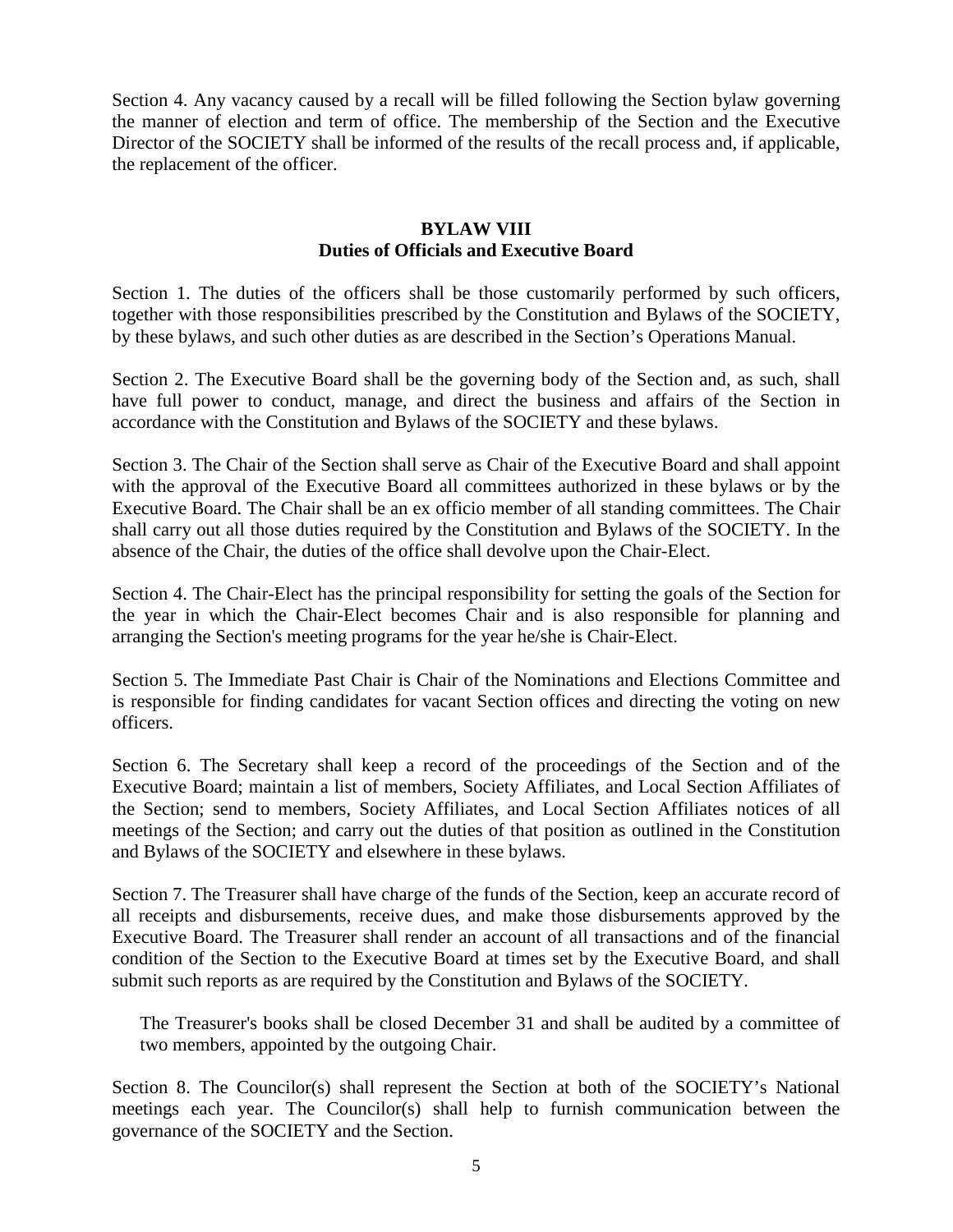Section 9. The Alternate Councilor(s) shall help to represent the Section at state and national levels, but is more involved in local issues. An Alternate Councilor substitutes for a Councilor who cannot be present at the SOCIETY's meetings.

# **BYLAW IX Committees**

Section 1. The Executive Board shall establish committees as necessary for the proper operation of the Section. There shall be the following standing committees:

- a. Chemical Education and Awards
- b. Membership
- c. Nominations and Elections
- d. Professional Activities
- e. Program
- f. Public Relations
- g. Subsections

The Chair of the Section shall appoint all committees subject to approval by the Executive Board as defined elsewhere in these bylaws. The Chair-Elect is the Chair of the Program Committee that plans the Section programs for the year in which the Chair-Elect becomes Chair; the Immediate Past Chair is the Chair of the Nominations and Elections Committee; and all other committee chairs are to be appointed by the Section Chair. The duties of these committees are described in the Section's Operations Manual.

Section 2. The Executive Board may establish additional standing committees. Ad hoc committees may be appointed by the Chair to meet specific needs.

Section 3. All committees authorized in these bylaws or by the Executive Board shall consist of three or more members of the Section, including the Committee Chair. If it is found difficult to secure three members, it shall be permissible for the committees to operate with fewer members.

# **BYLAW X Meetings**

Section 1. The Section shall hold no fewer than six regular meetings/events each year.

Section 2. The Section may hold special meetings at the call of the Executive Board or at the request of 15 members of the Section. The notices of special meetings shall state the exact nature of the business to be transacted and no other business shall transpire at such meetings. A special meeting notice must be distributed to all Section members at least two weeks in advance of the meeting.

Section 3. Notice of all Section meetings shall be sent to each member and affiliate of the Section at least two weeks in advance of the meetings. A quorum for all meetings of the Section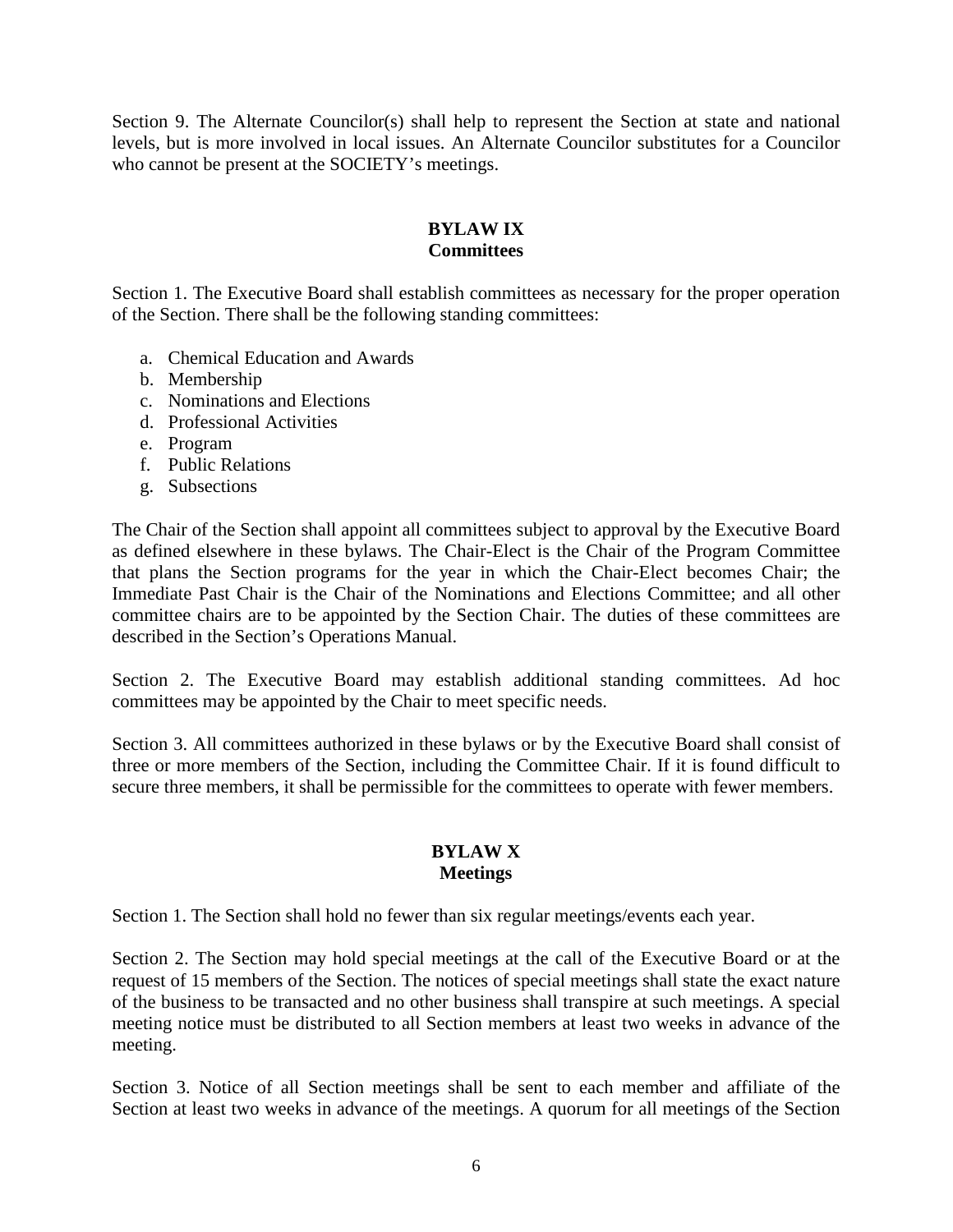shall consist of 15 members of the Section. In the absence of a quorum, no business shall be transacted and a date will be set for a later meeting on the subjects under discussion.

Section 4. The regular September meeting of the Section shall be considered the annual meeting of the Section.

Section 5. The rules of order in the conduct of Section meetings not specifically provided in these bylaws or in the SOCIETY's documents shall be *Robert's Rules of Order Newly Revised*.

Section 6. The Executive Board shall give at least two weeks' notice of an Executive Board meeting to its members, at the call of the Chair, or at the request of a majority of the members of the Executive Board. The notice shall include an agenda for the meeting. A written report of the Executive Board meeting(s) shall be prepared by the Secretary and distributed to all members of the Executive Board within two weeks after the meeting.

In the absence of a quorum, which shall be a majority of the members of the Executive Board, called meetings of the Executive Board shall adjourn to a date.

### **BYLAW XI Dues**

Section 1. All assigned Society Affiliates and members of the Section, except members in emeritus status of the SOCIETY, may be requested to pay voluntarily annual Section dues established at the annual meeting of the Section.

Section 2. Annual dues of Local Section Affiliates shall be the same as the amount specified in the SOCIETY's Bylaws.

# **BYLAW XII Amendments**

Section 1. A proposed amendment to these bylaws must first be submitted in writing to the Executive Board. The proposal is reviewed to ensure that it complies with the Constitution and Bylaws of the SOCIETY and these bylaws. If it is approved by a majority of the Executive Board, the proposal shall be submitted to the Council Committee on Constitution and Bylaws for review. The Executive Board shall act on the proposed bylaw amendment(s) within three months from date of receipt.

If an amendment proposed by a petition of 15 or more members of the Section is not approved by a majority of the Executive Board or if the Executive Board fails to act within three months during which the Section holds regular meetings, the Secretary shall furnish all members of the Section with copies of the proposed amendment(s) at the time when notice of the next meeting of the Section is given.

Section 2. The Secretary shall send an amendment announcement to members of the Section. The announcement will include the proposed bylaw amendment(s) and the meeting date when the Section members will vote upon the amendment.